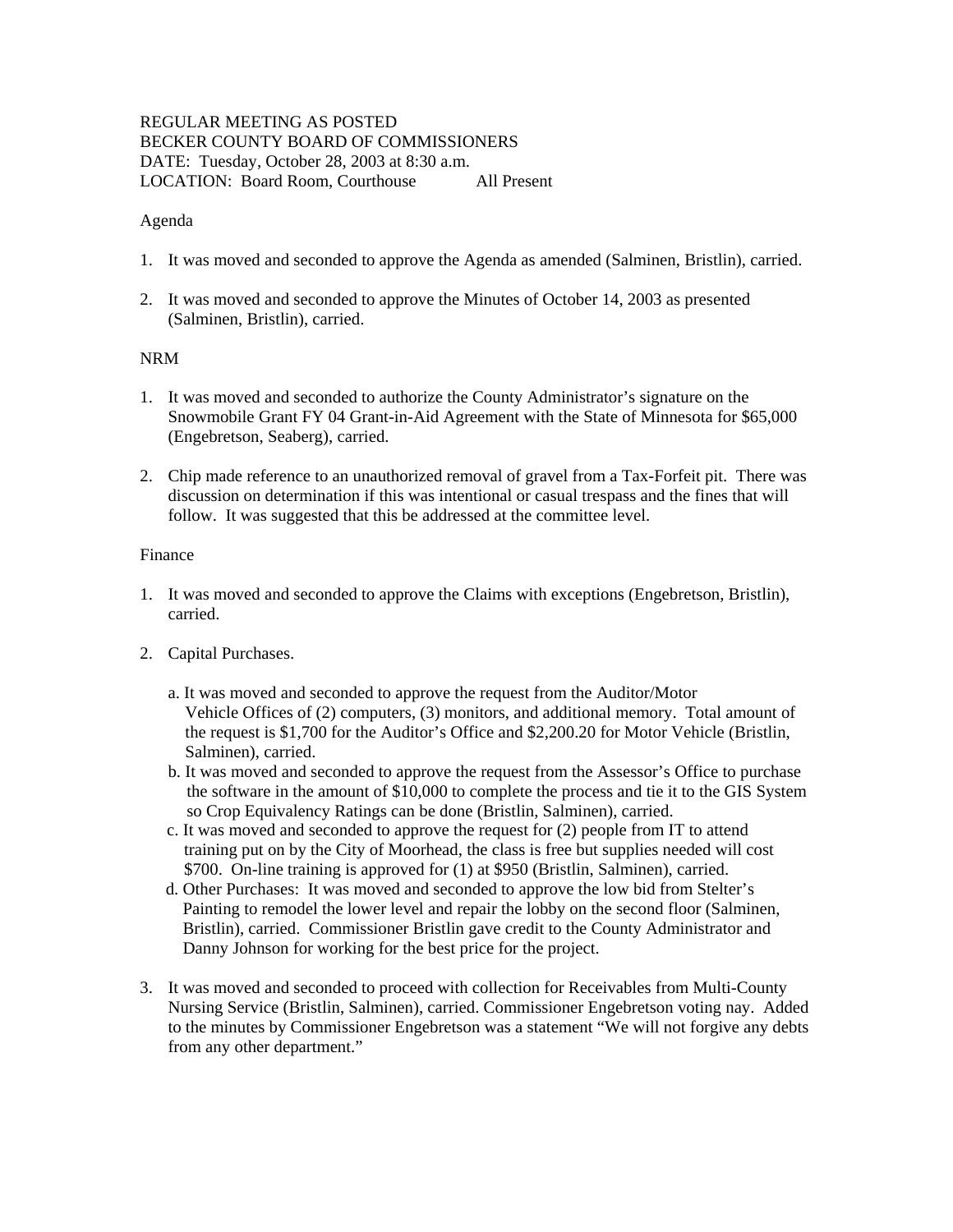- 4. It was moved and seconded to concur with the Finance Committee to approve the addition of the Public Safety Fund, consisting of Sheriff, Boat & Water, Jail, STS, Probation, Coroner and Emergency Management (Salminen, Bristlin), carried.
- 5. It was moved and seconded to approve the Sunnyside Water Line Expenditures and Construction Costs (Salminen, Bristlin), carried.
- 6. The Investment and Cash Balance Summary was reviewed.

## Auditor

- 1. It was moved and seconded to concur with the Payroll Sub-Committee and the Labor Management Committee to pass Resolution No. 10-03-2B, to proceed with the Bi-Weekly Payroll System for Becker County Employees (Engebretson, Salminen), carried.
- 2. It was moved and seconded to approve the DNR Lease at Smoky Hills for 2-years in the amount of \$200 (Engebretson, Salminen), carried.
- 3. It was moved and seconded to approve a Gambling Permit resubmission from the 10/14/03 Board Meeting. Wolf Lake VFW Post 8165 for operations on Big Toad Lake, Toad Lake Twp. on January 17, 2004 (Salminen, Bristlin), carried.
- 4. It was moved and seconded to approve the following Tobacco License Renewals (Bristlin, Salminen), carried.

Kathleen M. Sherbrooke, Cormorant Store, Cormorant Twp.; Joy McNamara, County 17 Club, Lake View Twp.; Lance P. Highman, Northern Inn, Toad Lake Twp.; Christine M. Longfors, Osage Bait & Tackle, Osage Twp.; Gary D. Hesteness, Otis, Inc., Cormorant Bottle Shop, Cormorant Twp.; Bill D. Christlieb, Osage County Market, Osage Twp.; John "Pete" Johnson, Richwood General Store, Richwood Twp.; Patricia J. Maloney, The Cormorant Pub, Cormorant Twp.; Laura L. Larson, Express Foods, Carsonville Twp.; Wayne M. Crawford, Sunlite Bar & Grill, Detroit Twp.; Richard B. Sherbrooke, Lake Center Store, Lake Eunice Twp.; David C. Howard, DeRoxe Club, Lake Eunice Twp.; Marvin E. Erdmann, The Boondocks, H.O.L Twp.; Steven & Tammy Quade, Toad Lake Store, Toad Lake Twp.; Cynthia L. Knoll, Tommy's Bar, Detroit Twp.; Timothy J. Eischens, Two Inlets Country Store, Two Inlets Twp.; Joleen B. Kruger, K's Korner Café, Osage Twp.; Matthew L. Anderson, Tri-Lakes Roadhouse Bar & Grill, Cormorant Twp.

#### Assessor

1. It was moved and seconded to adopt a change in the Abatement Policy under IX. ABATEMENT, C. All other applications for abatements may be considered by the County Board, if upon review by the assessor, and error caused a property to be valued in excess of its market value (Engebretson, Salminen), carried.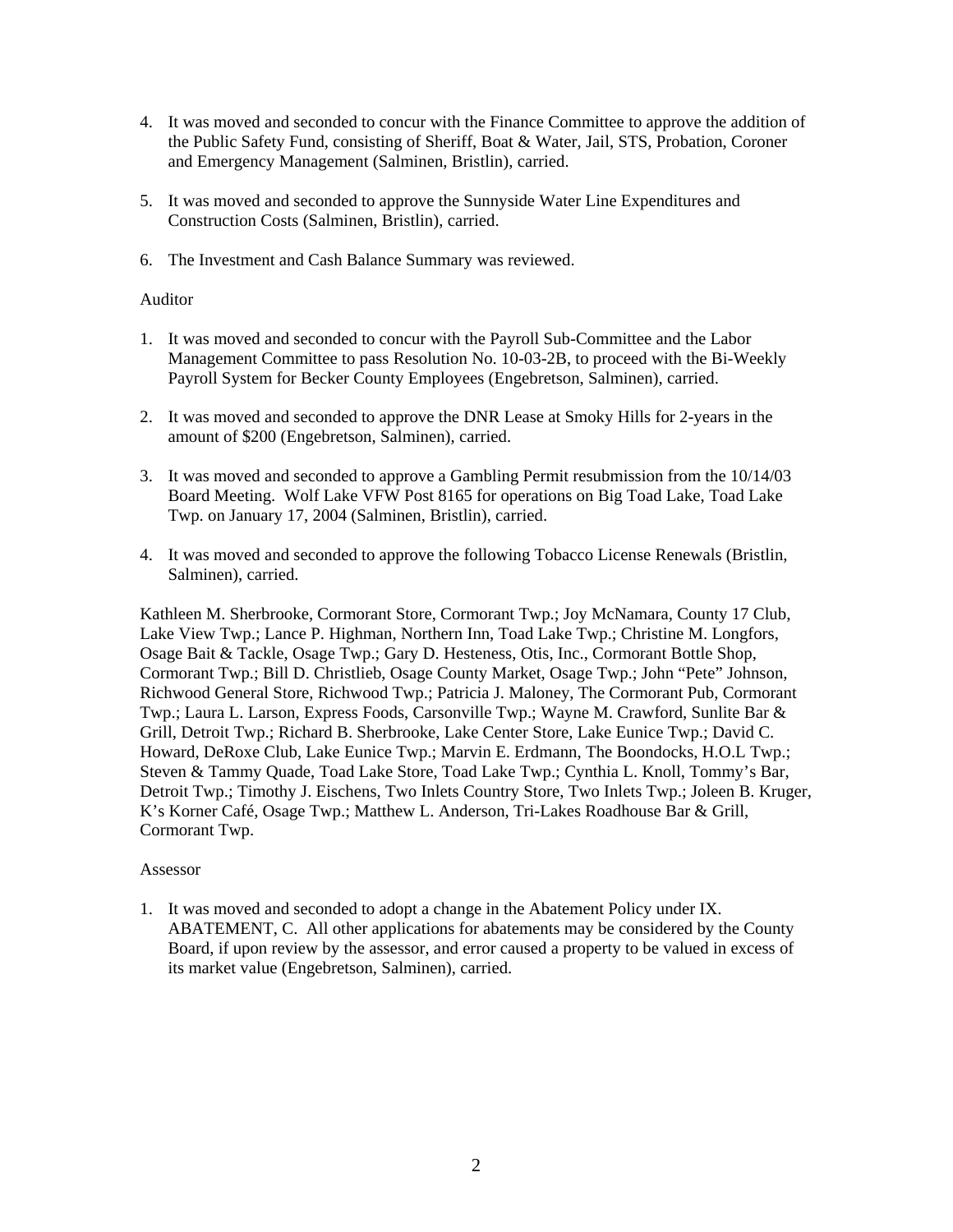2. It was moved and seconded to approve the following Abatements (Bristlin, Salminen), carried.

#### 2003 Tax Payable

| Parcel #    | Twn/Cty              | Amount | Reason    |
|-------------|----------------------|--------|-----------|
| 08.0117.000 | Detroit              | \$290  | Homestead |
| 09.9020.000 | Eagle View           | 634    | Exempt    |
| 12.0249.508 | Forest               | 1,670  | Destroyed |
| 21.0231.001 | Osage                | 320    | Added     |
| 49.2524.206 | <b>Detroit Lakes</b> | $+46$  | Error     |
| 49.2524.304 | <b>Detroit Lakes</b> | 762    | Error     |

Highway

- 1. It was moved and seconded to approve the Agenda as amended (Salminen, Engebretson), carried.
- 2. It was moved and seconded to pass Resolution No. 10-03-2A, Bridge Bond Grant, Project SAP03-614-16, Bridge 03J26, affirming that any cost of the bridge in excess of the grant will be appropriated from the funds available to Becker County and that any grant monies appropriated for the bridge but not required, based on the final estimate, shall be returned to the MN State Transportation Fund (Engebretson, Salminen), carried.
- 3. Two-Inlets Store was discussed. There was time given for discussion of the request of Tim Eichens to have driveway overlay done at his place of business. It was agreed by Consensus of the Board, to bring this item back to the Highway Committee and to re-visit this next Spring when the Highway Department will be doing work in the area.
- 4. It was moved and seconded to pass Resolution No. 10-03-2E, accepting the bid from Vogt's Dirt Service, low bidder, for furnishing 2003 crushed gravel stockpiles (Salminen, Engebretson), carried.
- 5. It was moved and seconded to pass Resolution No. 10-03-2D, authorizing the County Engineer to extend a current temporary seasonal employee to continue as needed until the fill-time staff can return to full duty; however, not to exceed 12-months continual employment. Hourly wage to increase from \$7.75 to \$10.01 during the interim period to become effective October 22, 2003 (Engebretson, Salminen), carried.
- 6. The status of Highway Construction was discussed.

# Human Services

- 1. It was moved and seconded to approve the Agenda as amended (Salminen, Bristlin), carried.
- 2. It was moved and seconded to approve the Transit Claims (Salminen, Seaberg), carried.
- 3. The information on the Children's Mental Health Grant was discussed and it was approved to use the grant funds we are eligible to receive in the amount of \$8,448 to fund the Children's Mental Health Respite for 2004 (Engebretson, Salminen), carried.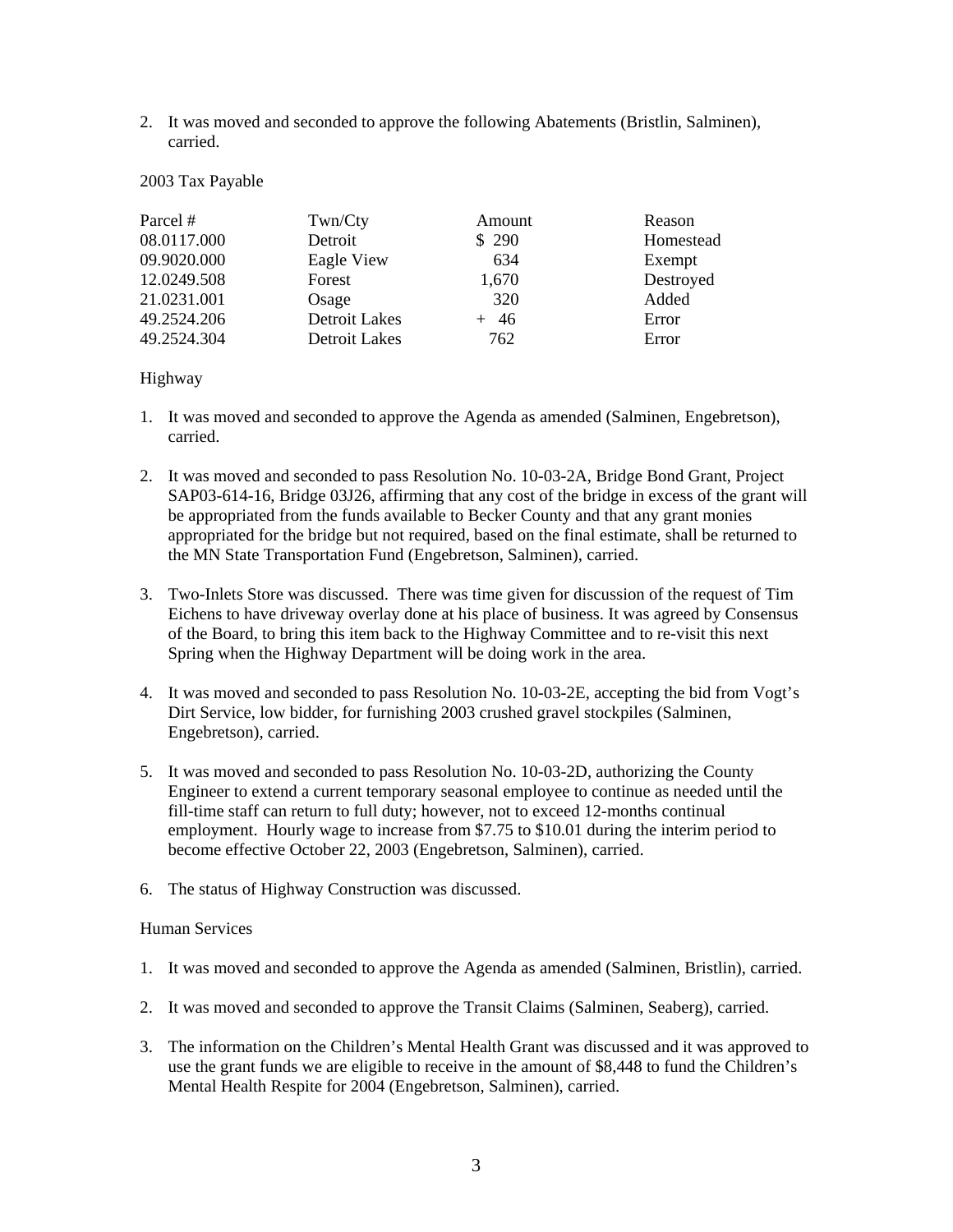- 4. Purchase of Service Contracts:
	- a. Shared Care Home Treatment (Salminen, Bristlin), carried.
	- b. Lutheran Social Services, Elderly Waiver, Alternative Care and other Medical Assistance Programs and Northern Safety, Life Call and Medication Dispensing Units for Elderly Waiver and Alternative Care (Engebretson, Salminen), carried.
- 5. It was moved and seconded to approve the Human Services Claims (Salminen, Bristlin), carried.
- 6. It was moved and seconded to accept the Public Assistance Applications (Engebretson, Salminen), carried.

### Commissioners

- 1. Reports & Correspondence:
	- a. LARL Meeting, Commissioner Salminen
	- b. Humane Society Update, Commissioner Salminen
	- c. WACCO Meth Lab Presentation, Commissioner Engebretson
	- d. Kiwanis Meeting, Brian C. Berg, County Administrator
- 2. Appointments:
	- a. Future Appointments for consideration
		- 1) West Central Initiative, now served by Commissioner Engebretson
		- 2) Wild Life Watershed District, now served by Warren Seykora
	- b. It was moved and seconded to appoint Bob Bristlin as a delegate to MCIT at the AMC Annual Conference (Seaberg, Salminen), carried.
	- c. It was moved and seconded to appoint Dave Seaberg as the alternate to MCIT at the AMC Annual Conference (Salminen, Engebretson), carried.
	- d. It was moved and seconded to approve the attendance of any Commissioner and to appoint the following delegates to the AMC Conference: Roger Winter, Bob Bristlin, Carolyn Engebretson, Harry Salminen, Dave Seaberg, Brian C. Berg, Ryan Tangen, and Dan Holm (Engebretson, Salminen), carried.
	- e. It was moved and seconded to appoint Commissioner Engebretson to replace Commissioner Salminen on the White Earth EDA Committee. Commissioner Salminen will be an alternate on the Committee (Salminen, Seaberg), carried.
- 3. Lester Ristinen, speaking for the Becker County Taxpayers Association, requested the Board consider a Resolution for a True County Assessment System. It was moved and seconded to take this request under advisement until the Becker County Taxpayers Association could meet with Becker County Townships and a request could be brought to the Board (Bristlin, Salminen), carried.
- 4. It was moved and seconded to change the meeting dates from November 10 and 11 to November 17 and 18, and from December 8 and 9 to December 15 and 16 for Finance and County Board Meetings (Bristlin, Salminen), carried.

#### Planning & Zoning

1. Planning Commission Minutes of October 21, 2003: